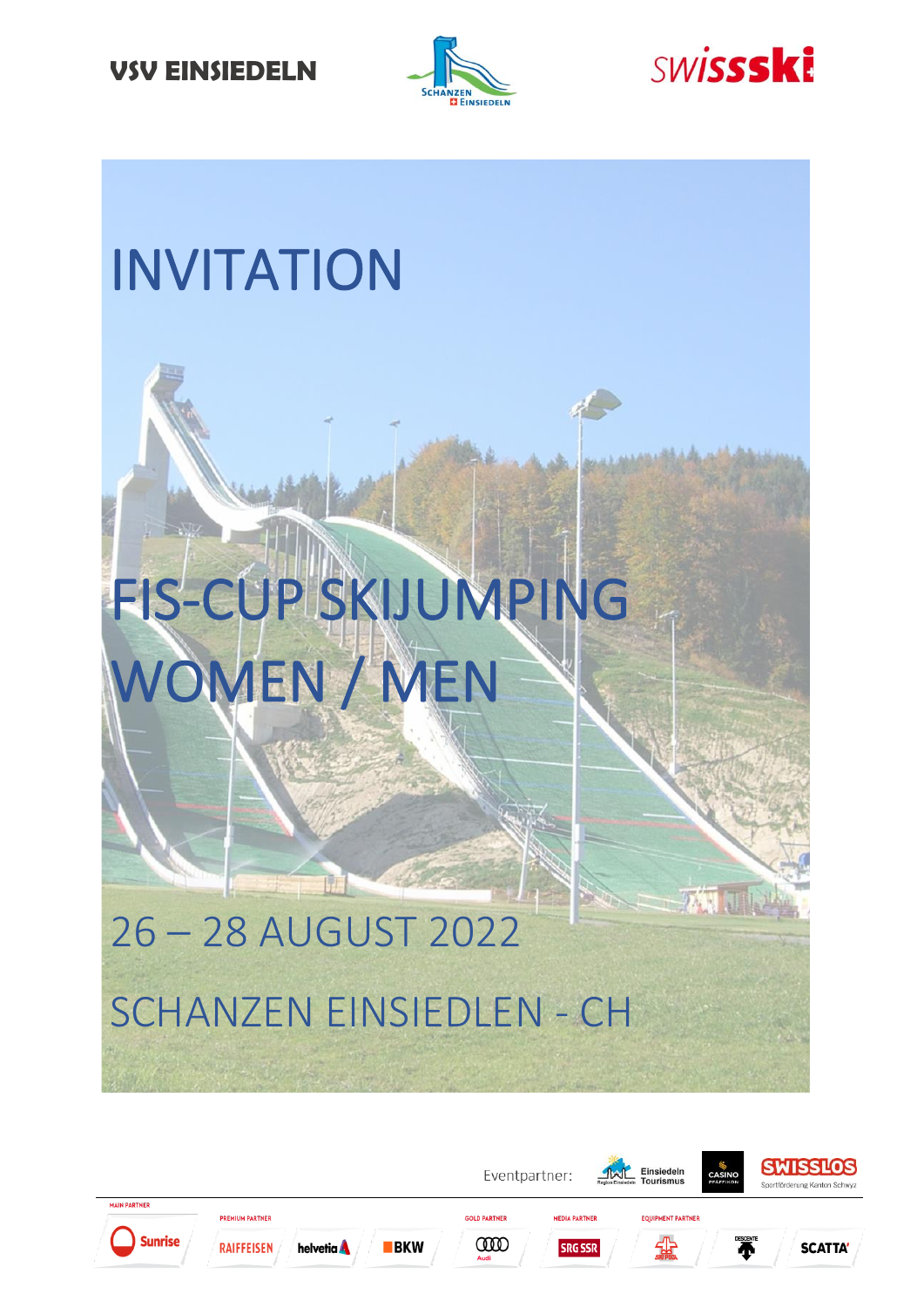





Dear ski friends,

We are pleased to welcome you to the FIS-CUP competitions women and men in ski jumping from 26 – 28 August 2022 in Einsiedeln.

## 1. COMPETITION FORMATS AND CATEGORIES

SKI JUMPING INDIVIDUAL WOMEN HS 117 SKI JUMPING INDIVIDUAL MEN HS 117

On Thursday, 25 August and Friday, 26 August the hills will be available for individual trainings (with inscription and hill fees).

For reservation please contact

Evi Cefola, Administration Hill Management Schanzen Einsiedeln AG, Schnabelsbergstrasse 29, CH-8840 Einsiedeln Office: +41 55 422 06 30 [info@schanzeneinsiedeln.ch](mailto:info@schanzeneinsiedeln.ch)

#### 2. PROGRAM AND TIMETABLE

THURSADY, 25 August 2022

08.00 – 19.00 Free training (with inscription and hill fees)

#### FRIDAY, 26 August 2022

| $08.00 - 12.00$ | Free training (with inscription and hill fees)    |
|-----------------|---------------------------------------------------|
| $15.00 - 15.30$ | Team Captains Meeting (Women / Men)               |
|                 | Swiss-Ski Cross-Country Truck at the Jumping Hill |
|                 | Online-Meeting click here to join the meeting     |

Or: [https://teams.microsoft.com/l/meetup](https://teams.microsoft.com/l/meetup-join/19%3ameeting_NWUxMWFlMjItMGVlYS00MjNkLWJjMjEtMTQxMDM2NDkzMGVm%40thread.v2/0?context=%7b%22Tid%22%3a%22b14efee5-d432-404c-b928-7f66f932c2f5%22%2c%22Oid%22%3a%22d80d9c1e-e73f-487f-9660-9ec9814bba05%22%7d)join/19%3ameeting\_NWUxMWFlMjltMGVlYS00MjNkLWJjMjEtMTQxMDM2NDkzMGVm%40threa [d.v2/0?context=%7b%22Tid%22%3a%22b14efee5-d432-404c-b928-](https://teams.microsoft.com/l/meetup-join/19%3ameeting_NWUxMWFlMjItMGVlYS00MjNkLWJjMjEtMTQxMDM2NDkzMGVm%40thread.v2/0?context=%7b%22Tid%22%3a%22b14efee5-d432-404c-b928-7f66f932c2f5%22%2c%22Oid%22%3a%22d80d9c1e-e73f-487f-9660-9ec9814bba05%22%7d) [7f66f932c2f5%22%2c%22Oid%22%3a%22d80d9c1e-e73f-487f-9660-9ec9814bba05%22%7d](https://teams.microsoft.com/l/meetup-join/19%3ameeting_NWUxMWFlMjItMGVlYS00MjNkLWJjMjEtMTQxMDM2NDkzMGVm%40thread.v2/0?context=%7b%22Tid%22%3a%22b14efee5-d432-404c-b928-7f66f932c2f5%22%2c%22Oid%22%3a%22d80d9c1e-e73f-487f-9660-9ec9814bba05%22%7d)

| 17.00           | Official Training (1 Jump) and Trial Round HS 117 Women |
|-----------------|---------------------------------------------------------|
| $18.00 - 19.30$ | 1. FIS-Cup HS 117 Women (1. Competition)                |

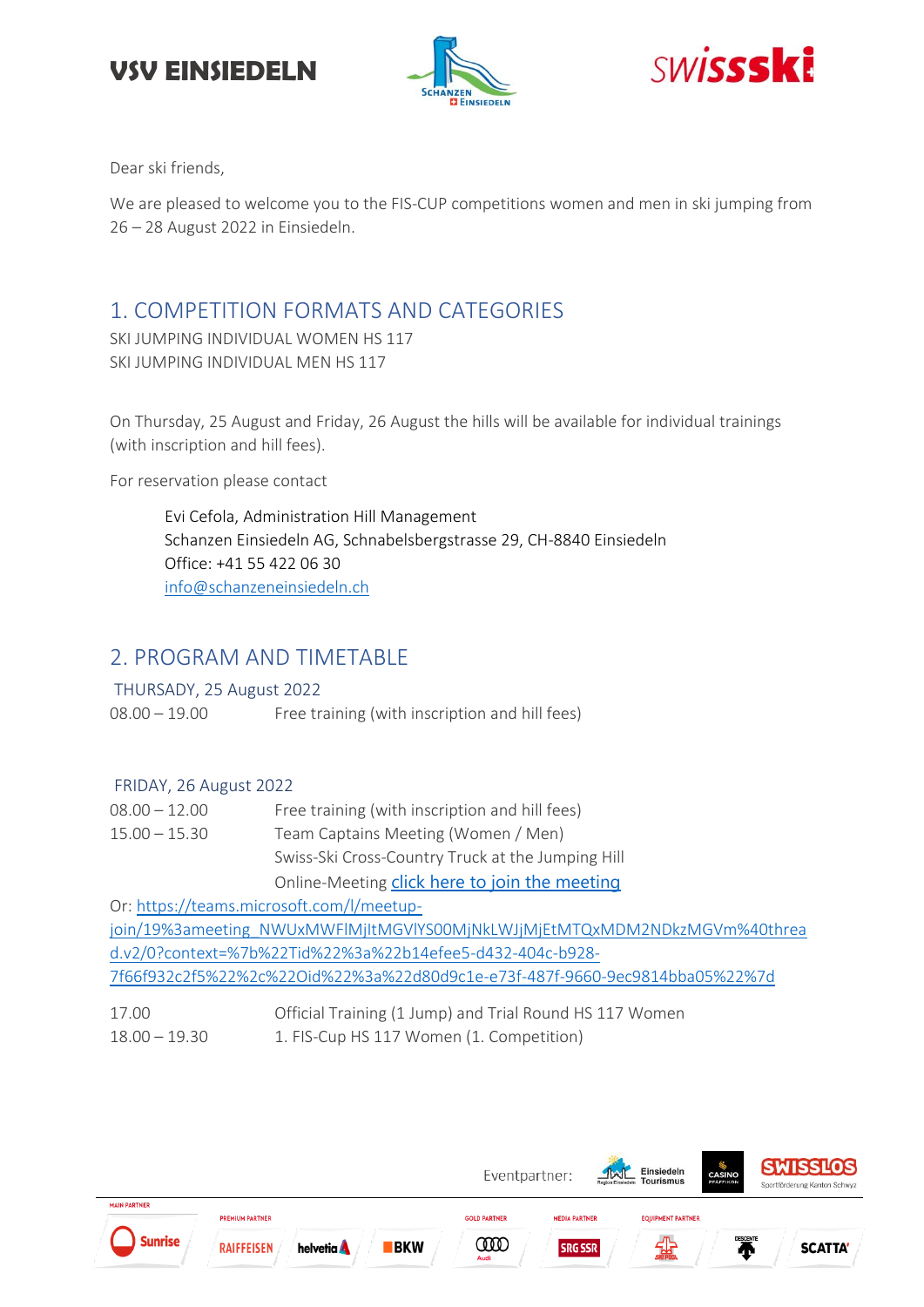## **VSV EINSIEDELN**





#### SATURDAY, 27 August 2022

| 08.30           | Trial Round HS 117 Women                              |
|-----------------|-------------------------------------------------------|
| $09.00 - 10.30$ | FIS-Cup HS 117 Women (2. Competition)                 |
| 16.30           | Official Training (1 Jump) and Trial Round HS 117 Men |
| $18.00 - 19.30$ | FIS-Cup HS 117 Men (1. Competition)                   |

#### SUNDAY 28 August 2022

| 08.45           | Trial Round HS 117 Men |
|-----------------|------------------------|
| $09.30 - 11.00$ | 2. FIS-Cup HS 117 Men  |

The prize giving ceremonies will be around 30 minutes after the end of the competitions in the jumping area

#### 3. LOCATION OF THE EVENTS

All Ski Jumping Events will take place at the Skijumping Hills at Einsiedeln.

SCHANZEN EINSIEDELN AG Schnabelsbergstrasse 29 CH-8840 Einsiedeln Office: +41 55 422 06 30

The Team Captains Meeting (TCM) will take place as an online meeting. The officials will be at the Swiss-Ski Cross-Country Truck at the Jumping Hill. The TCM will be broadcasted via TEAMS-Call (LINK see above)

#### PLEASE NOTE: Only one representative per team/nation should attend the Team Captains Meeting in physical presence.

#### 4. ENTRY

Each association must register on the FIS registration tool.

PRELIMINARY ENTRIES: 16.07.2022 ENTRIES: 19.08.2022

#### 5. INSURANCE

All athletes must be insured by their national ski federations. The organizer is not responsible for any personal injuries or damage to property that might occur. All participants must have an adequate insurance cover against accidents, illness and civil liability.

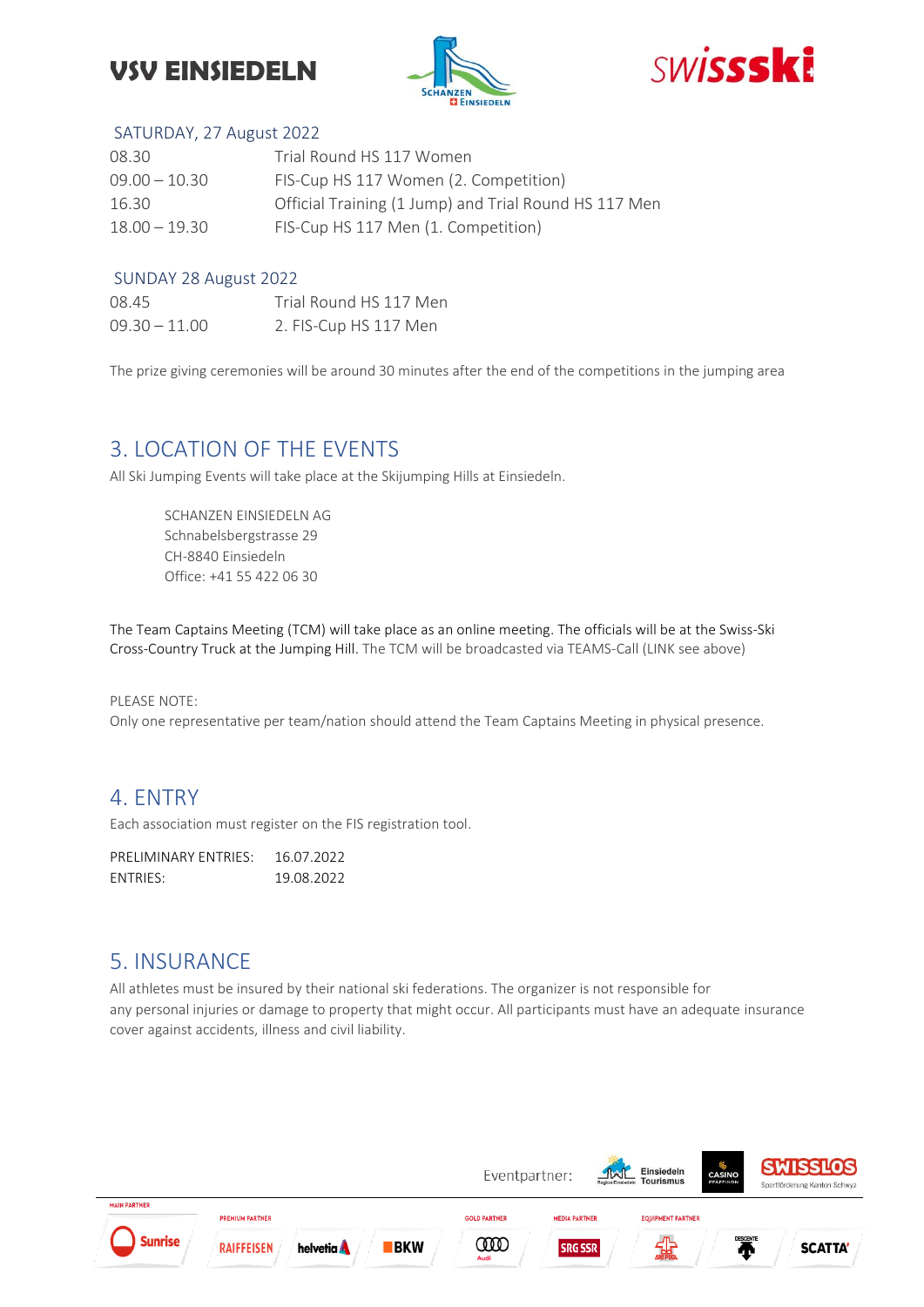





### 6. ACCOMODATION & CATERING

#### 6.1. ACCOMODATION

Each association is responsible to reserve their accommodation. Below you will find a link with contact details of accommodation in Einsiedeln <https://tportal.toubiz.de/Einsiedeln/ukv/result?tt=tnkvssnvmkbjrt0q4fum5qepbr>

Please note: Contact the respective hotels for information on cancellation conditions. The organizing committee is not liable for any costs resulting from a short-term cancellation of the reserved accommodation.

#### 6.2. CATERING

At the jumping hill, athletes and officials will get some snacks, food and refreshments

## 7. MEDICAL CARE & SECURITY

Paramedics will be on place during times of official trainings and competitions.

#### 8. COMPETITION MANAGEMENT JURY

FIS CUP COORDINATOR SKI JUMPING MEN Christian Kathol FIS CUP COORDINATOR SKI JUMPING LADIES Renata Nadarkiewicz

TECHNICAL DELEGATE FIS
TECHNICAL DELEGATE FIS ASSISTANT TECHNICAL DELEGATE FIS
BERGER BERGER BERGER BERGER CHIEF OF COMPETITION SKIJUMPING Philip Kälin JUMPING JUDGES Fabrice Piazzini

Rico Parpan Arnold Berney Patric Maissen David Piguet

#### 9. MEMBERS OF THE ORGANIZING COMMITTEE AND EXPERTS

PRESIDENT OF ORGANIZING COMITEE Gary Furrer CHIEF OF COMPETITION SKI JUMPING Philip Kälin CHIEF OF IUMPING HILL **Hans Tschümperlin** COMPETITION MANAGEMENT Hermann Kälin SECRETARY, RACE OFFICE Evi Cefola SECURITY Samariterverein Einsiedeln